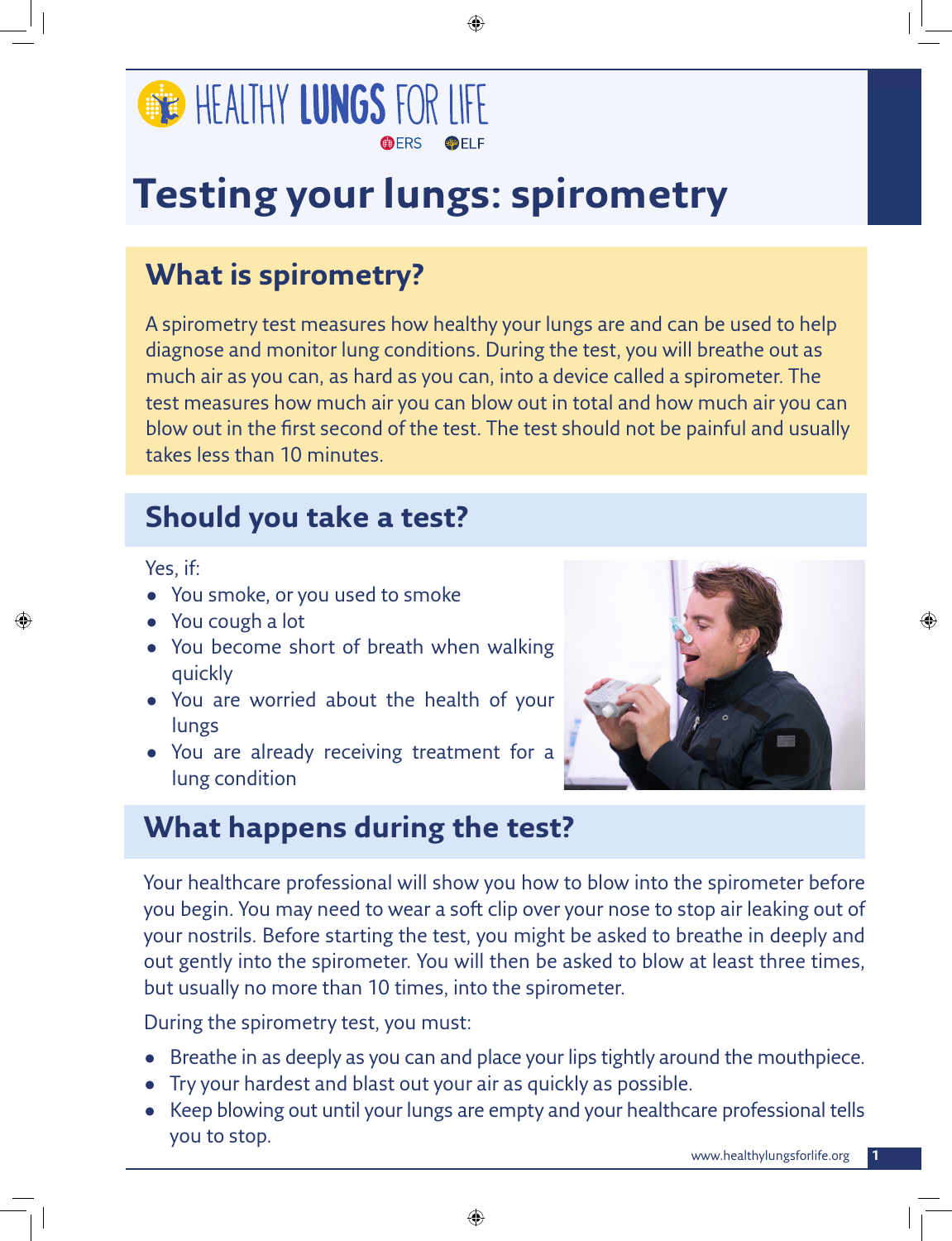## **Understanding your results**

Your healthcare professional will use your results (FEV1 and FVC) to decide how well your lungs are working. If the amount of air you can blow out during the first second is low, you may have a narrowing of your airways, possibly due to asthma or chronic obstructive lung disease (COPD). If you are already receiving treatment for asthma or COPD (such as an inhaler), the spirometry test can be used to check that the treatment is helping your lungs to work as well as possible. The test may also be useful to rule out some other lung conditions.

Healthcare professionals use charts to understand how your results compare to a "normal measurement". Imagine that 100 people of the same age, sex and height as you had taken the test, you can see where your results fit within this group and therefore how healthy your lungs are.



The lung growth charts were developed by the Global Lung Function Initiative using information on lung function from people around the world.

# **What does this mean for your results?**

For every person, there is a range of results that is considered normal for your age and height.

For example, if your lung function was normal for your age, height, sex and ethnic background it may look like the picture on the left. However, if you a had lung condition that needed treatment it may look like the picture on the right.

<sub>-3</sub>

 $-11$ 

 $-13$ 





Spirometry results for a person with normal lung function for their age, height, sex and ethnic background

Spirometry results for a person that may have a lung condition that needs treatment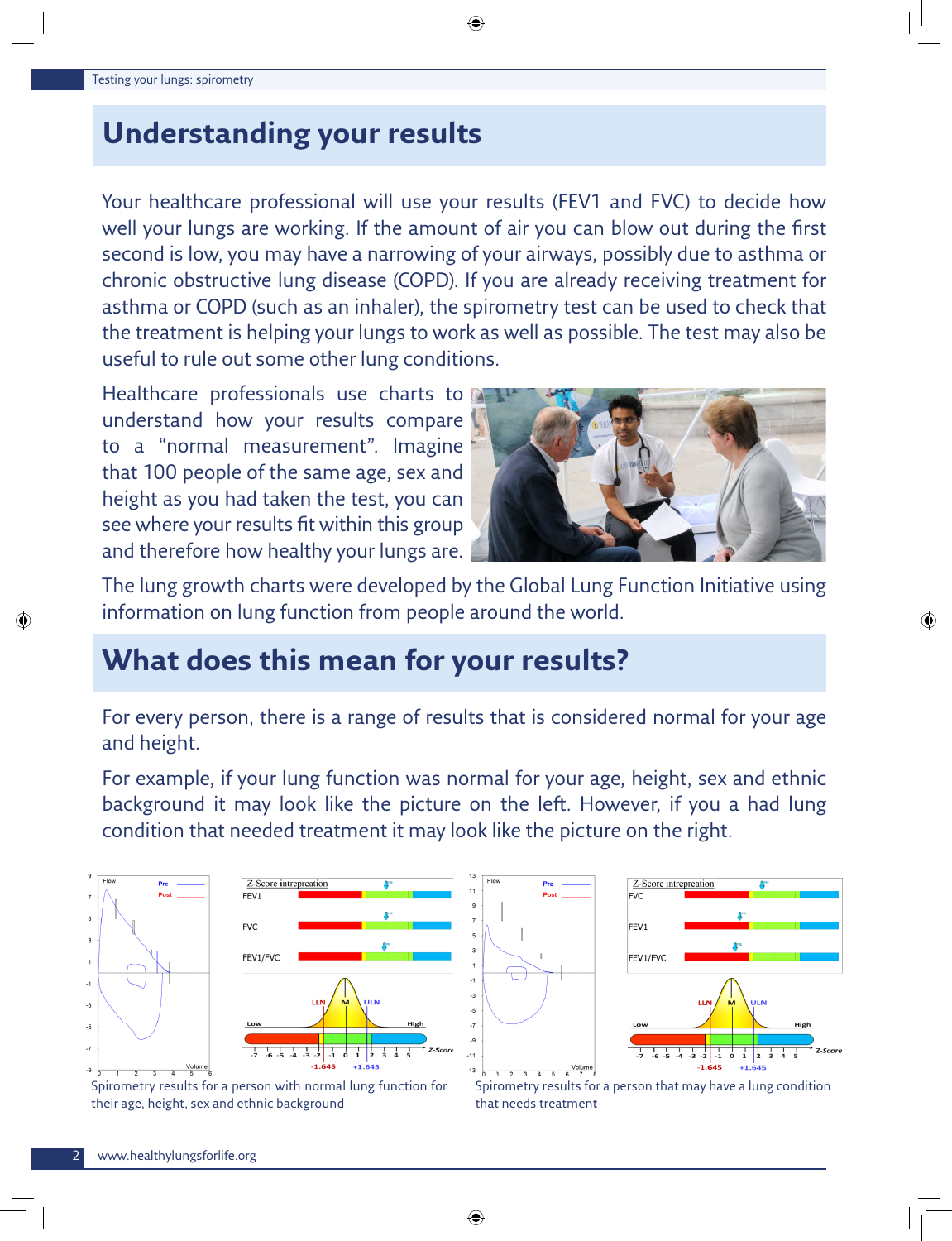3

#### **How should you prepare for the test?**

The results of your test could be affected by certain activities, like smoking, drinking coffee, doing strenuous exercise and eating a large meal, beforehand.

If you take medications for a lung condition, you may be asked to not use them for a set amount of time before the test.

Ask your healthcare professional in advance of the test how you can prepare.

## **Problems you might have during the test**

The hard blows needed for this test are difficult for some people. If you become tired or lightheaded during the test, ask for a couple of minutes to catch your breath before trying again. Some people may find that the test makes them want to cough. If this happens, try and clear your chest before you try again.

## **What happens if the test results look abnormal or if you have a lung condition?**

Your healthcare professional may ask you to inhale a medication that helps with breathing, wait 10–15 minutes and then repeat the test. This helps them to see whether any damage to the lungs is reversible and whether a prescription for an inhaler is likely to improve your breathing.

How you respond to this medication, known as a bronchodilator, may also help the doctor to tell whether you have asthma (which will improve after the bronchodilator) or COPD (which shows less improvement).

## **My test results are normal – does that mean I am healthy?**

If you have had asthma-like symptoms in the past but the results of your spirometry test are normal, you may still have asthma.

If you smoke, or breathe in hazards like dusts, smoke, fumes or chemicals at work, and your results are normal, you are still at a high risk of different lung conditions and should do as much as you can to protect your lungs.

www.healthylungsforlife.org It is never too late to give up smoking, and there is support available – ask your healthcare professional how they can help you to quit. The ELF website has lots of information and tips on quitting smoking which you can download in a range of languages, so this could be a good place to start.